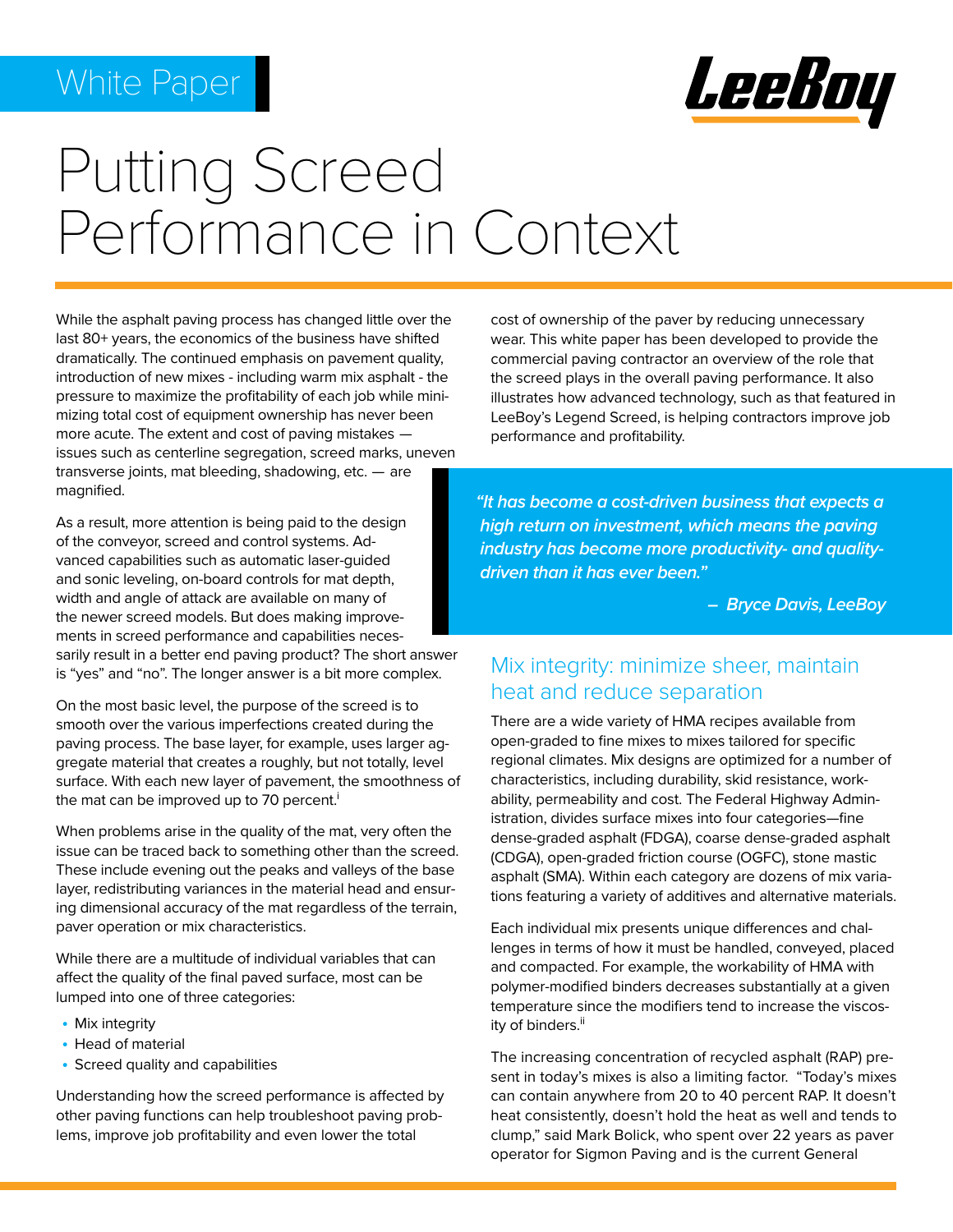

Manager of Product Support at LeeBoy. More than 95 million metric tons of asphalt paving material is recycled each year, making it America's most recycled material.iii

Despite their many differences, all HMA designs are structurally fragile until they are compacted and allowed to cool. The more the mix is disturbed prior to levelling and compaction, the greater the risk that the final paving quality will be compromised, either through aggregate segregation or by starting to set prior to paving and compaction.

Aggregate segregation occurs when the larger aggregate becomes separated from the asphalt binder and fine aggregate material. Unless the larger aggregate can be recombined with the rest of the mix prior to hitting the screed, the result is rough spots on the finished pavement. The segregation can be caused by a number of factors including improper loading of the hopper and how the mix is conveyed from the front of the hopper to the flow gate.



As the mix moves from the front of the hopper to the rear of the paver, machine vibration and the shearing forces of the conveyor slats begin to break down the composition of the mix. The faster the conveyors run, the greater the risk of separation. The same is true of the auger speed. The goal is to minimize the shearing forces on the mix while maintaining a consistent head of material in front of the screed.

Another significant consequence of disturbing the mix during conveyance is heat loss. Mix temperature is dependent on the grade of asphalt, with less viscous asphalt requiring a lower temperature and more viscous asphalt requiring a higher temperature. Each mix variation will have its own optimal temperature range as specified by the manufacturer. Each time the mix is disturbed, heat escapes. Turn the asphalt too much and it begins to set before it hits the base layer. This can result in the mix becoming overly stiff with defects like clumping and variances in mat density that can be difficult to overcome.

Thermally precise electric screeds can help contractors deal with overly stiff material, but only to a point. Screeds are typically heated to between 225 and 275 degrees Fahrenheit (107°C to 135°C). If the screed is not adequately heated or the mix is too cold, the tar in contact with the bottom of the screed begins to harden, resulting in buildup of paving material and excessive drag.

#### Material head: paver speed, flow rate and gate opening

According to some estimates, 95% or more of all material faults in asphalt paving are due to an improper head of material in front of the screed. The material head is the volume of HMA deposited from the flow gate in the paver onto the base layer and in front of the screed. If the amount of mix in front of the screed is allowed to fluctuate, the end results are bumps and waves in the finished mat.



The consistency of the material head, including its total volume and depth is determined in large part by the paver speed and material flow rate. Of these, maintaining a constant paving speed is especially critical.

The correct paving speed is based on a number of variables: number and size of trucks, volume and output of the mixing plant, rolling and compaction rates, crew capabilities, etc. Once the speed is set, it is important that it remains as steady as possible. Ripples, waves and irregular mat depth can occur when paving speed doesn't remain relatively constant. Changes in paving speed are commonly caused by trucks inconsistently arriving at the jobsite, or bumping the paver during the truck exchange.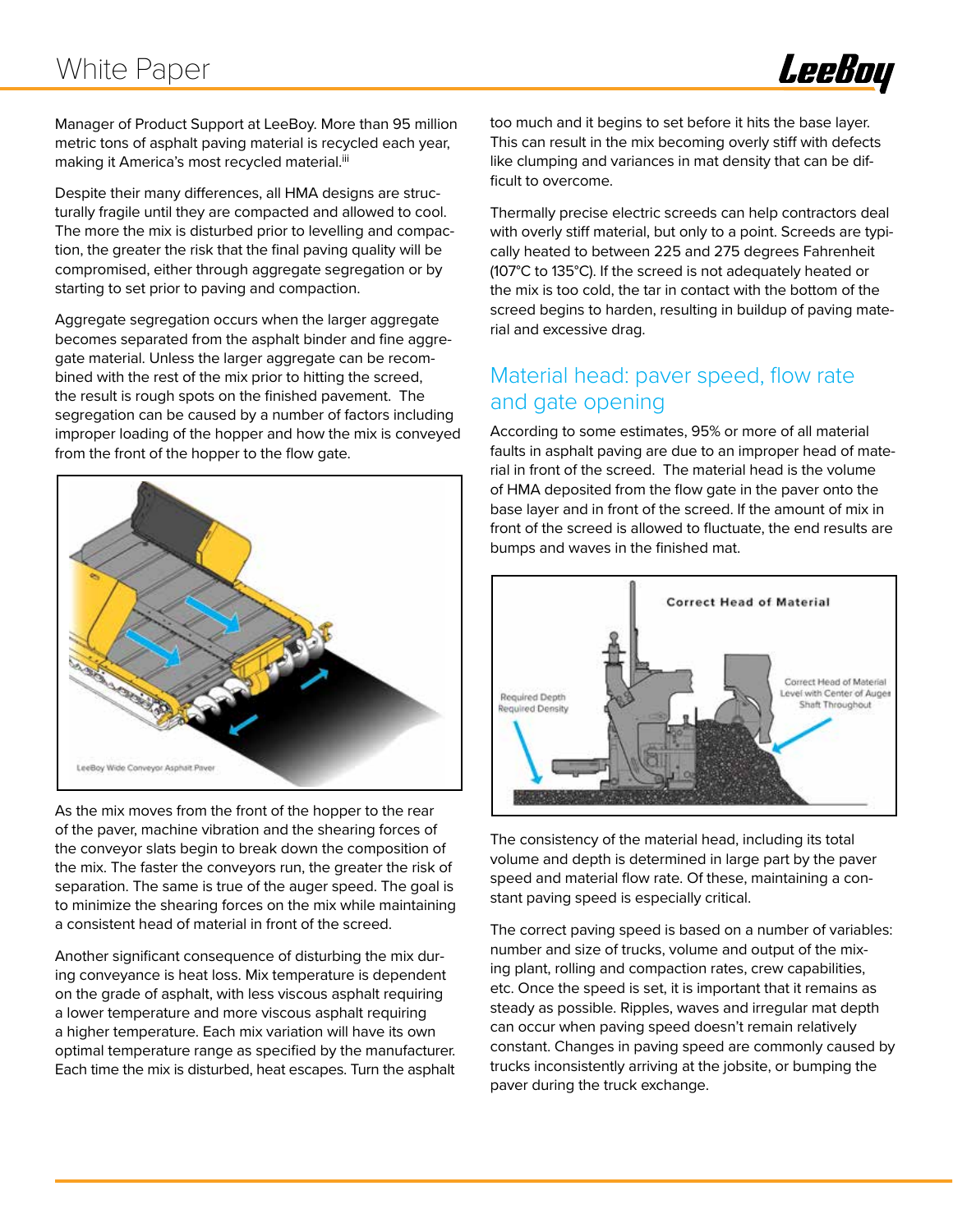

A steady flow rate from the hopper to the front of the screed is also key to ensuring a consistent head of material. Proper flow rate is dictated by the amount of material in the hopper, conveyor speed and auger position. Regarding the volume of HMA in the hopper, a good general rule is to maintain a hopper that is one third full as this will ensure a safety margin should the next load truck be late in arriving.

The conveyors are responsible for transporting the material from the hopper to the augers. As discussed earlier, the conveyor speed can affect the integrity of the mix. The challenge then, is to move the material fast enough to maintain a productive paving speed but not so fast that you compromise the quality of the mix. The final variable involved in keeping a consistent head of material is setting and maintaining the optimum speed and position of the auger. To accomplish this, the Federal Highway Administration (FHWA) and Asphalt Institute recommends:

- Extending augers and tunnels to within 12 to 18 inches of the end gate to ensure a continual supply of fresh material is carried (not pushed) to either end of the paving width
- Coordinating paver and auger speed to allow for a uniform head of material across the entire width of the paver.

This enables the screed operator to minimize the amount of adjustments to the angle of attack and paving depth. Traditionally, monitoring the head of material has been the responsibility of the screed operator. However, newer pavers now feature sensors that automatically regulate the proper delivery and flow of material in front of the screed to ensure a consistent head. This produces a smoother finish and also minimizes the amount of raking, which will affect the integrity of the material as it cools.

#### Screed performance

The integrity and temperature of the mix and a consistent and evenly distributed head of material can be considered the "raw materials". It is the job of the screed and its operator to convert those materials into a final mat with a surface that is smooth, even and has a precisely accurate profile.

The purpose of the screed is to evenly spread the mix across the paving width, create the desired profile and provide initial compaction of the material. To understand exactly how and why the screed functions, it is necessary to understand the key variables that impact its performance. Three of these variables—paver speed, material condition and material head—have already been discussed. As mentioned earlier, these factors, while unrelated to the screed, have significant impact on its performance, as well as the profitability of the finished job.

That being said, there are three main variables for which the screed and its operator are directly responsible—angle of attack, initial compaction and profile control.

#### Forces and Factors Affecting Screed **Performance**

Screeds used for asphalt paving are free-floating, towed behind the paver. The leading edge of the screed strikes off the excess material then spreads and roughly levels the rest. The screed plate then uses its own weight, gravity and vibration to tamp and compact the surface. The goal is to achieve a finished mat that is completely level and has a consistent thickness.

In order to achieve this, there are six mechanical forces acting upon the screed that must be brought into equilibrium. They determine the position and angle of the screed. $vi$ 



- •**Towing force.** Pulling force exerted by the paver at the tow point
- •**Forward resistance.** Force from the HMA head resisting the towing force.
- •**Screed weight.** Downward force created by gravity and the weight of the screed
- •**Upward resistance.** Tendency of the screed to rise as it passes over the material head
- •**Tamping force.** Compacting force of the tamping bars or vibrators
- •**Frictional force.** Resistance caused as the screed passes over the HMA

Since the screed is free floating it will slide across the HMA at an angle and height that will place these six forces in equilibrium. When any one of these forces is changed, the screed angle and elevation will change (which will change the mat thickness) to bring these forces back into equilibrium.

For example, changing the tow point elevation will affect screed angle and thus mat thickness. As a rule-of-thumb, a 25 mm (1 inch) movement in tow point elevation translates to about a 3 mm (0.125 inch) movement in the screed's leading edge.<sup>ii</sup> Without automatic screed control, tow point elevation will change as tractor elevation changes.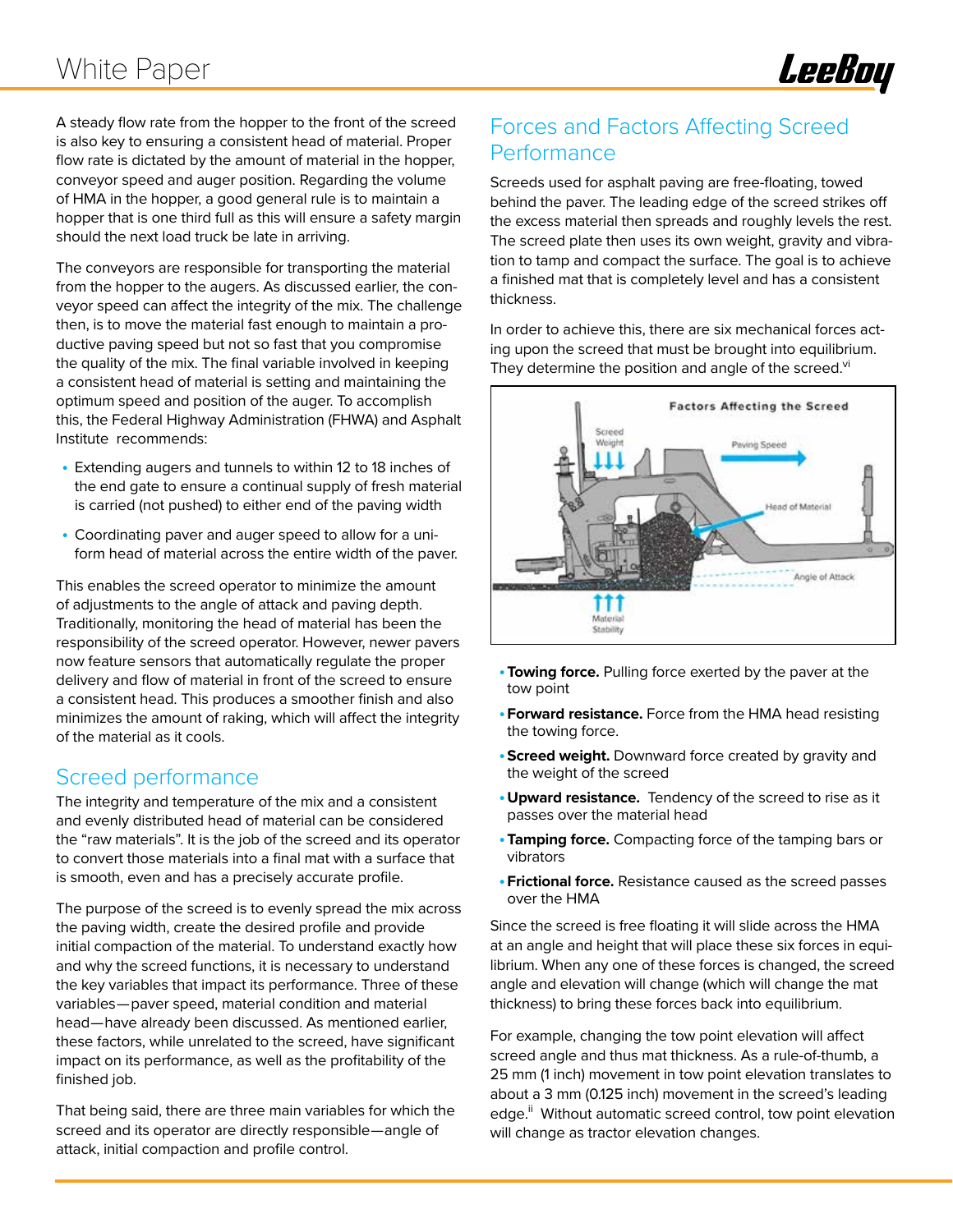

It is important to note that adjusting the screed angle will not result in an immediate change in mat thickness. A common operator mistake is making frequent adjustments to the screed angle before seeing how it affects mat thickness. As the chart below illustrates, it takes about five tow-lengths before the new depth is set and can be visibly confirmed.<sup>viii</sup>



#### Proper Screed Selection

As we have seen, the screed is one of several components in the paving process. To ensure the best results and minimize the risk of having to repave the job, all components and every step in the process must carefully managed and coordinated. Therefore, the capabilities of the screed must match the performance and characteristics of the paver, conveyor and auger. These, in turn, must be calibrated to work with the specific HMA design, paving conditions and job demands. Similarly, because the forces acting on the screed are all inter-connected, the fewer adjustments the operator needs to make and the less disruptive those adjustments are, the more consistent and accurate the final mat will be. It is in these two area that the Legend screeds have been able to separate themselves.

The success of the Legend Screed is due in part to the unique design characteristics of the pavers for which they are designed. Specifically, LeeBoy pavers all have two key features that provide an optimal set up, enabling the Legend screed to produce a more consistent, smooth and dimensionally accurate pavement.

The conveyors on each paver run the full width of the machine. This means that for paving widths of eight feet or less – where extensions are not used – the augers are not needed. The material is conveyed along the full width of the paver from the hopper to the flow gate. This provides several important benefits. First it dramatically reduces the chance of aggregate separation. This is because the material is allowed to move as a single mass along the paver

width as opposed to moving in a narrow pile in which the larger aggregate is allowed to roll down and collect on either side. The full-width conveyor slats also enable the system to move about twice as much material through the conveyor tunnel. As a result, the conveyor is able to run at about half the speed of a conventional paver. This minimizes the shearing forces on the mix, enabling it to retain more heat and structural integrity. Long term, this also helps to extend the serviceable life of the paver.

The screed itself features a number of standard and optional on-board adjustments that enable the operator to make changes on the fly without having to stop the paving operation. These include:

- Variable 3:1 angle of attack
- Crown profiling and extendable slope control
- Extension height adjustments
- Vibrating extensions
- Angled berm extensions

There are also a few design characteristics that aid the contractor in increasing the overall job quality and productivity. The Legend screed family uses larger chrome rods and fiber bushings to create greater stability on large commercial projects. This helps eliminates paving imperfections that can be caused by slight rocking–either side to side or front to back–as the equipment traverses the unpaved base layer.

The screed plate is rather unique as well; it is made of ⅜-inch Hardox® 450, a quenched and tempered steel alloy used in high-wear heavy-equipment applications such as dump bodies, crushers, feeders and cutter edges. The bolton design enables the screed plate to be easily replaced, extending the serviceable life of the screed. The screed heating elements are nested in a thermal grease to distribute heat evenly across the screed plate.

#### Understanding the Process of Paving

As mentioned at the outset, the basic process for paving with asphalt—distributing, spreading, leveling and compacting—has not changed since the 1930s when Barber-Greene introduced the first "finisher", which consisted of a tractor, floating screed and vertical tamping bar. The equipment used in each phase of the multi-step process, however, has continued to evolve, growing increasingly more capable as well as complex.

As a result, contractors today have more control over the final paving product than ever before; more on-board sensors and automation tools for controlling material flow rate and volume, auger depth angle-of-attack and vibrations per second. Today's advanced paving technologies and mix designs enable crews to lay down mile after mile of a perfect mat, in far less time and with less skilled operators than a few years ago.